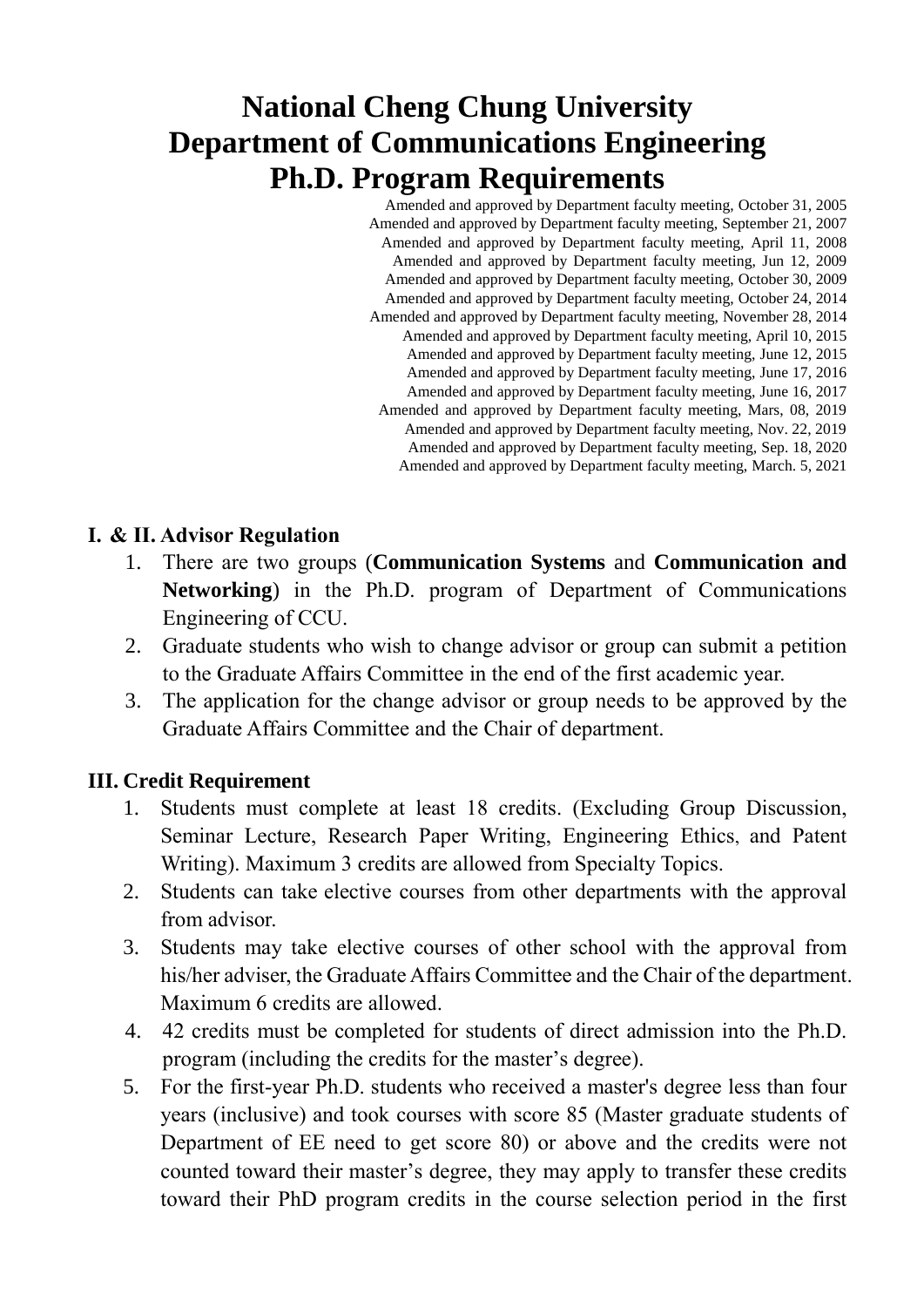semester. The application for credit transfer with requested document must be approved by the advisor and the Graduate Affairs Committee. Maximum 6 credits are allowed.

6. 18 credits toward graduation must be approved by advisor and the Graduate Affairs Committee.

### **IV. Ph.D. Candidate Requirement**

- 1. Students need to submit the application for Ph.D. qualification examination in two weeks after the start of each semester. (As listed in attachment 2)
- 2. The application for PhD qualification examination details the common required subjects and the elective professional subjects for each groups. Students have to select two professional subjects according to their group and select one subject from the common required subjects.
- 3. Students must pass common subjects for the writing exam or credits wavier by section 5 after admission into the Ph.D. program within seven semesters.
- 4. Students who fail an elective professional subject can be credited by two alternatives: six points of research achievement above Level C (inclusive) or two professional courses.
- 5. Students who fail the common required subject and had research achievement above Level C (inclusive) submit the application for credits waiver of common subject for PhD student (as listed in attachment 3) before the eighth semester and also choosing one from the following alternatives.
	- a. Take 1 common course and 6 points of research achievement.
	- b. Take 2 common courses and 3 points of research achievement.
	- c. Take 3 common courses.

The common courses need to be related to the common required subject for the qualification examination or be approved by advisor and the Graduate Affairs Committee and the director of the department. Students need to score 70 or above for the common course and accomplish the study plan within 2 years

- 6. Student who is qualified for the Ph.D. candidate within a specified period is granted a Ph.D. candidate after getting an approval (the application for Ph.D. candidate qualification should be filled and submitted, as listed in attachment 4)
- 7. The points of the research works and the credits of the additional course mentioned in item 4 and item 5 are not double counted toward the qualification of Ph.D. degree examination in rule VI.
- 8. Students who fail to satisfy the regulations concerning the qualification exams in the end of the 7th semester and did not submit the application for a Ph.D. candidate qualification in the 8th semester or their application for credits waiver of common subject are not approved shall be required to withdraw from this Department and Institute. Students, who study plans were approved, shall be required to withdraw from this Department and Institute if they do not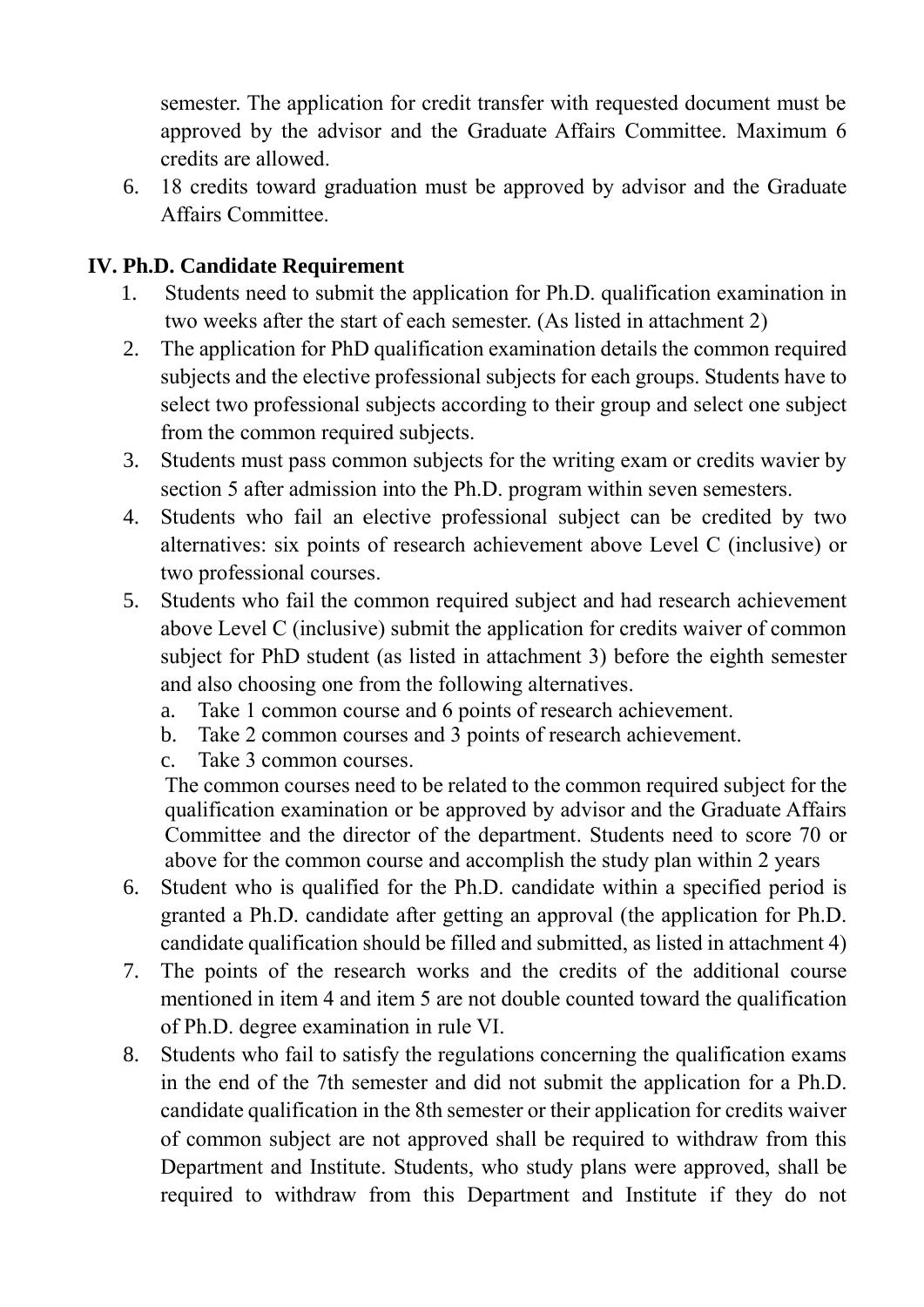accomplish the study plans within two years. However, Direct Admission into Ph.D. Students may apply for conversion to Master's degree and, in accordance with the qualifications of the master's degrees examination, may submit a master's degree examination as required.

**V.** The research credits was formulated by "The Research Credit Rule for Ph.D. student of Department of Electrical Engineering and Department of Communications Engineering"

#### **VI. Degree Exam**

- 1. Students must complete course in academic ethics before the first semester and gain the proof of completion.
- 2. A Ph.D. student may apply for Ph.D. dissertation defense examination after he/she has accomplished the following tasks: complete course credits, is qualified to be a Ph.D. candidate, and submit the required application form with the signature of his/her advisor, the related documents and the certificate of completion on the academic ethics course one week before the deadline of the application for the degree examination.
- 3. The research credits should be more than 15 points (inclusive).
- 4. The credits are calculated with four alternatives:
	- (a) A fully-counted research achievement in Level A:
	- (b) Two fully counted journal papers in Level B or one fully counted journal paper in Level B and one fully counted conference paper in Level B for students in the 7th semester and after.
	- (c) One fully counted journal paper in Level B and three fully counted conference paper in Level C for students in the 10th semester and after.
	- (d) One fully counted research achievement in Level B and three fully counted research achievement in Level C, or 5 fully counted research achievement in Level C for students in the  $14<sup>th</sup>$  semester. (At least, the student needs to be the first student author in one journal paper)

The research credits will not be double counted and they need to be approved by the advisor and the Graduate Affairs Committee. The total points for patent, soft/hardware awards is limited to a maximum of 7 points.

**VII.**According to the rule of CCU, students who fail the degree exam in the first time are allowed to take the exam again. A Ph.D. degree will be conferred after students pass the degree exam. If the student with direct admission into Ph.D. program fails to pass the oral defense for Ph.D. degree, he/she may be conferred a master's degree if the student meets the requirements of a master's degree.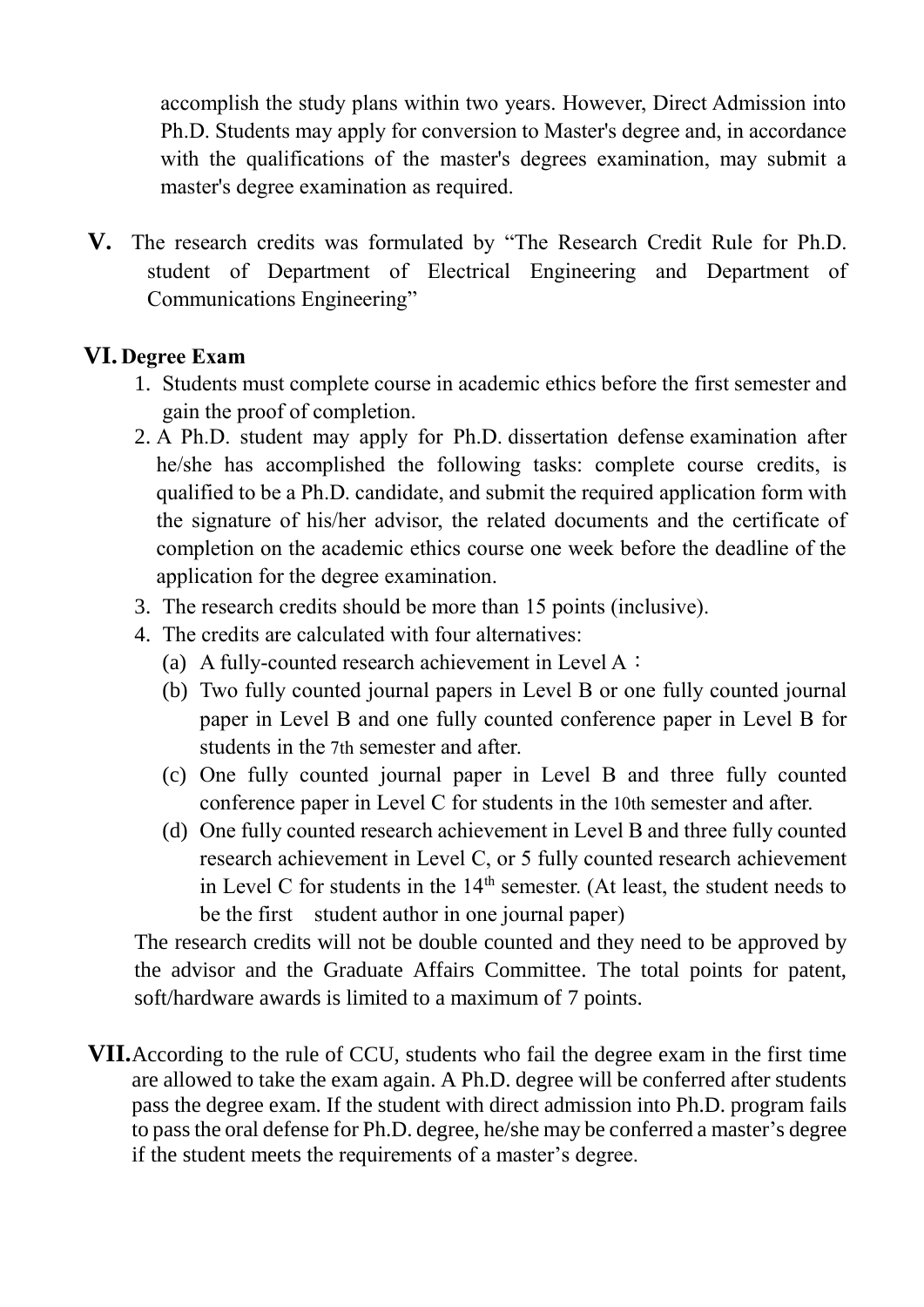### **VIII.Duration of Study**

All students are required to complete the program within 2 to 7 years. Part-time students may extend this limit to 8 years. The identification for part-time students depends on the status of the students when they enter the program.

### **IX. The Ph.D. students who restudy for Department of Electrical Engineering or Department of Communications Engineering**

- 1. Students who did not change the group, may reserve the following:
	- (a) The Ph.D. candidate qualification
	- (b) The passing exam of qualification
	- (c) Maximum 3 course credits.
	- (d) The research achievement in the previous run and the counted semester by the approval of advisor.
- 2. Students who have changed the group, may reserve the following:
	- (a) The passing exam of qualification
	- (e) Maximum 3 course credits.

The research credits in the previous run will not be counted for graduation.

#### **X. The regulation shall be applied after the approval of faculty meeting. Any subsequent amendments shall be submitted for review.**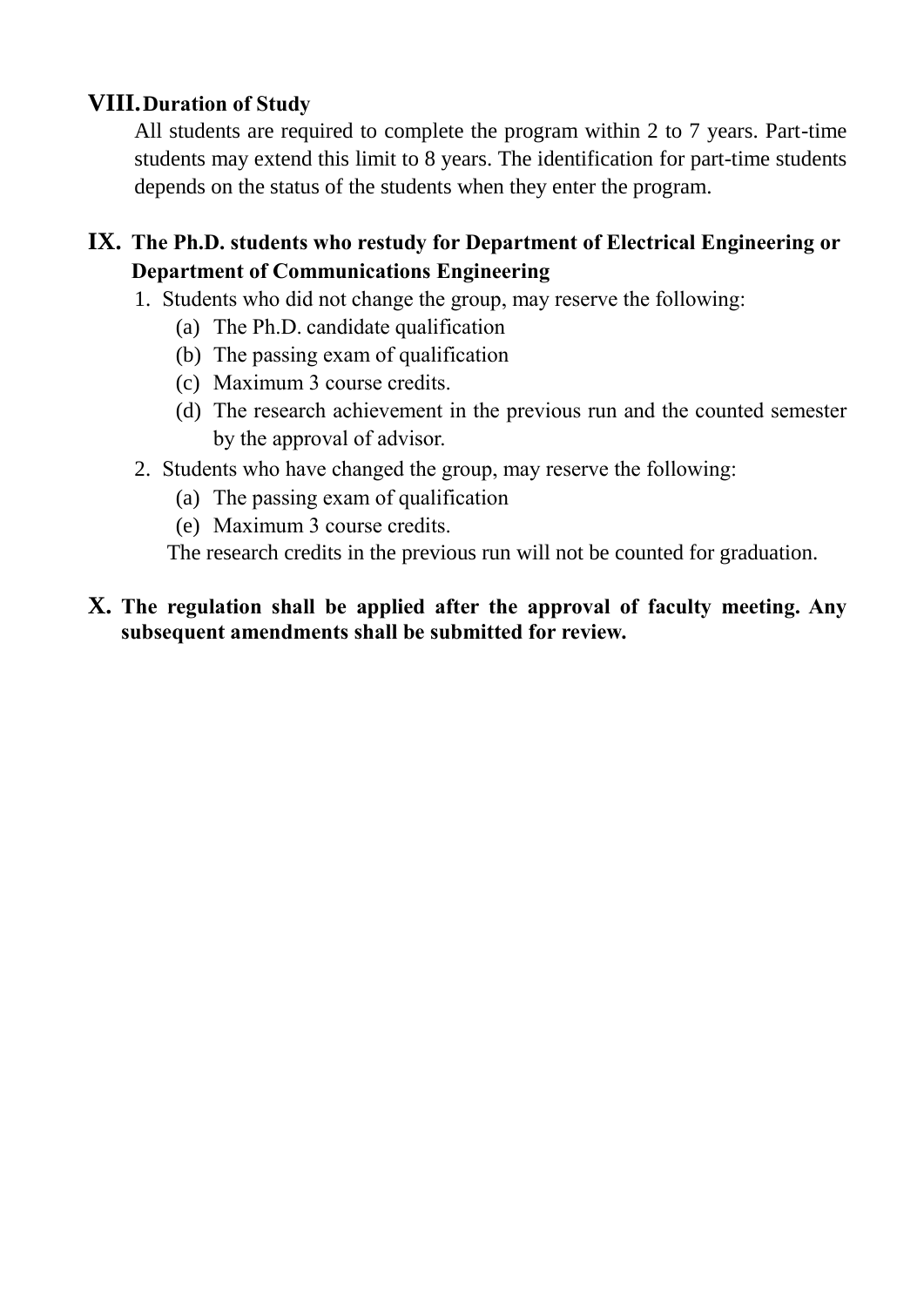附件一

## 通訊工程學系博士生更換指導教授或組別申請書 Application form for changing advisor for PhD students

| 學生姓名                                                                                                                  |  |
|-----------------------------------------------------------------------------------------------------------------------|--|
| Student name                                                                                                          |  |
| 年 級 / 組 別                                                                                                             |  |
| Grade / Group                                                                                                         |  |
| 學生學號                                                                                                                  |  |
| Student ID no.                                                                                                        |  |
| 聯絡電話<br>Contact phone number                                                                                          |  |
|                                                                                                                       |  |
| 申 請 理 由*<br>Reason                                                                                                    |  |
|                                                                                                                       |  |
| 原指導教授姓名<br>Original advisor                                                                                           |  |
| 更换後之指導教授簽章<br>New advisor                                                                                             |  |
| 研究所事務委員會審查意見*<br>及召集人簽章<br>Review comment from graduate<br>students affairs committee and the<br>convener's signature |  |
|                                                                                                                       |  |
| 系主任簽章                                                                                                                 |  |
| Department chair's signature                                                                                          |  |

\* 若表格不敷使用,得另紙書寫。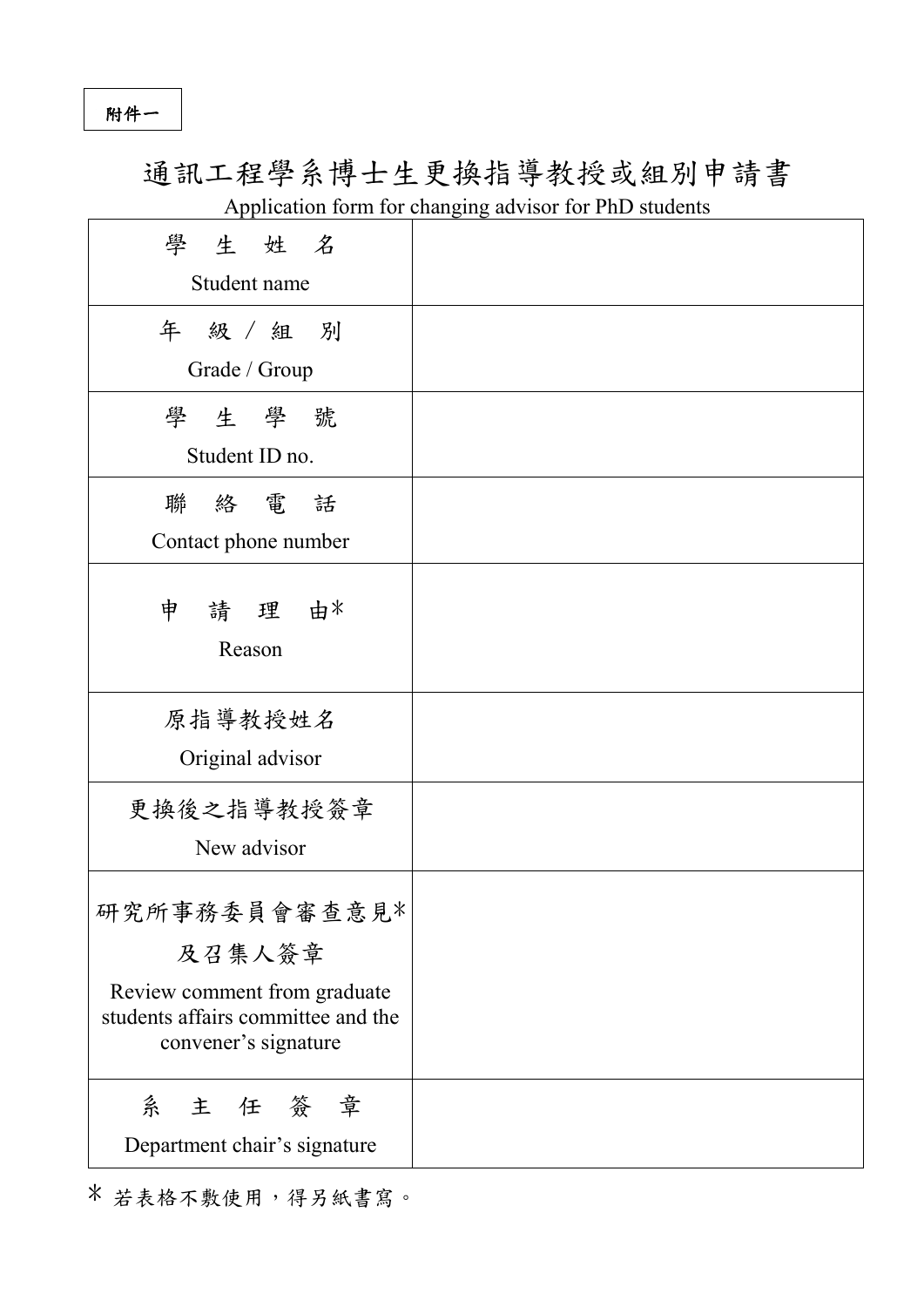附件二

# 通訊工程學系博士生更換指導教授或組別

Changing advisor or group for PhD students

# 原指導教授意見書

Comment from the original advisor

| 學生姓名<br><b>Student Name</b>                          |  |
|------------------------------------------------------|--|
| 年 級 / 組 別<br>Grade / Group                           |  |
| 學生學號<br>Student ID no.                               |  |
| 聯絡電話<br>Contact phone number                         |  |
| 原指導教授姓名及意見<br>Original advisor's name and<br>comment |  |

※本表格由研究所事務委員會加會原指導教授。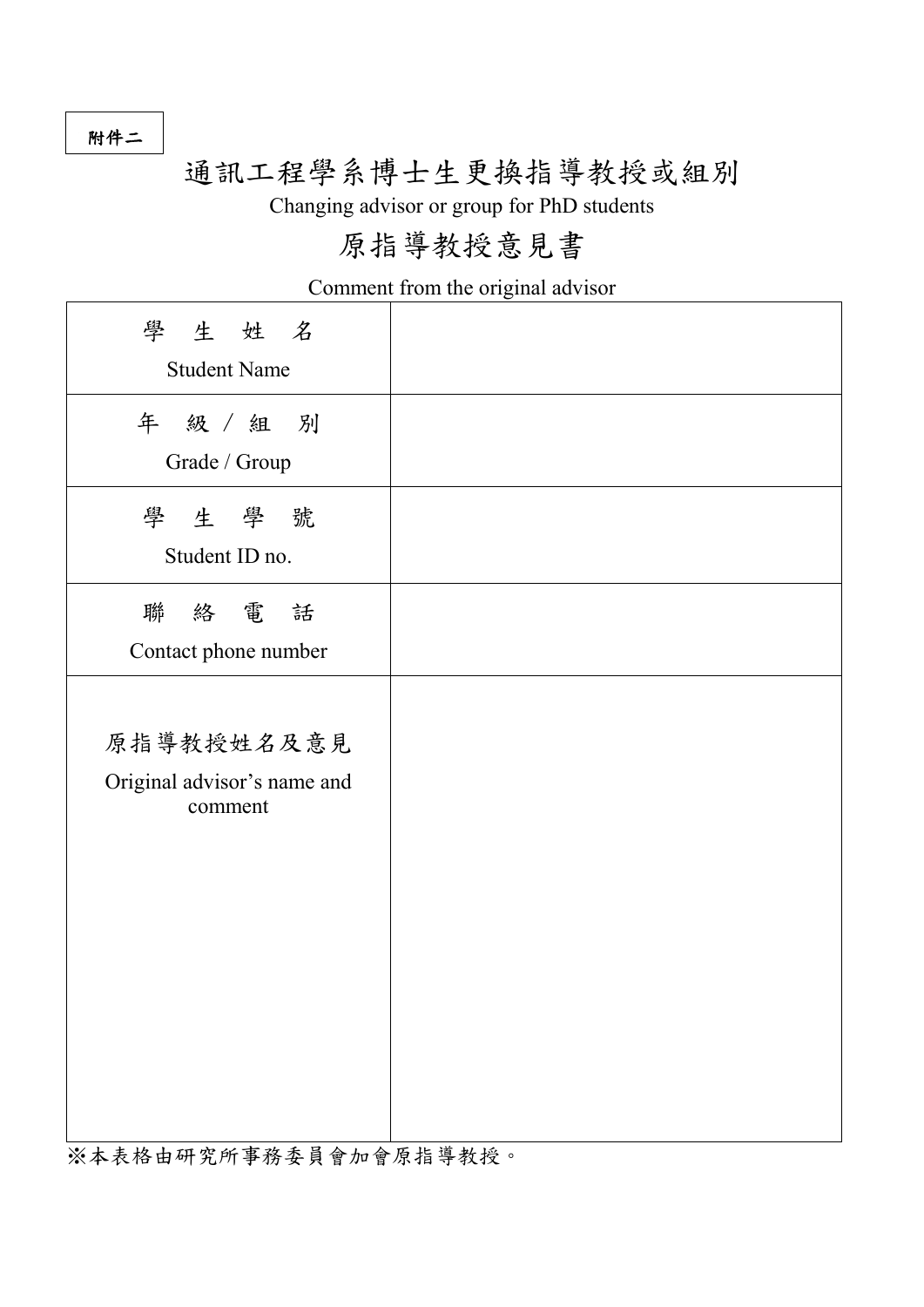# 學年度第 學期通訊系博士班資格考申請書

Application for the qualification examination for PhD student

Student Name: Group:

說明事項:

- 1. 學生須於入學七學期內,資格考須通過學科考試三科,其中一科為共同必考外,另二科為選考。 Within 7 semesters starting from the first semester of admission into the EE PhD program, students need to pass three subjects for the writing exam: one is from the common subject exam; the others are from the elective courses.
- 2. 共同必考科目為(下列二個單元選一個): (1)第一單元:數學【含線性代數、微分方程、機率】【三選二】100 分。 (2)第二單元:電子學(必選)佔 50 分及電路學、電磁學【二選一】佔 50 分。 Common subject exam: (Choosing one subject)
- (1) Mathematics: Linear Algebra (scores 50), Differential Equation (scores 50), and Probability (scores 50) (Choosing two from three)
- (2) Electronics (required, scores 50), Electrical Circuitry (scores 50) or Electromagnetism (scores 50) (Choosing one from two)
- 3. 共同科目於本系網頁上有參考題庫,其中50%乃參考題庫之技術觀念而出,但可能另輔以題型 等變化;另外 50%則是自由出題。

Sample tests for the Common exam subject are available on the department's web page. Over 50% of the test, questions might be chosen (or modified) from this sample set.

4. 各組可選考之專業科目為 (Elective exam courses are):

| 別<br>組                                               | 試<br>目                      |  |  |
|------------------------------------------------------|-----------------------------|--|--|
| Group Name                                           | Exam Course                 |  |  |
|                                                      | 數位通訊 Digital Communications |  |  |
| <b>Communication Systems</b>                         | 隨機程序 Stochastic Processes   |  |  |
|                                                      | 排隊理論 Queueing Theory        |  |  |
| Communication and Networking   電腦網路 Computer Network | 數位通訊 Digital Communications |  |  |
|                                                      |                             |  |  |
|                                                      | 網路最佳化 Network Optimization  |  |  |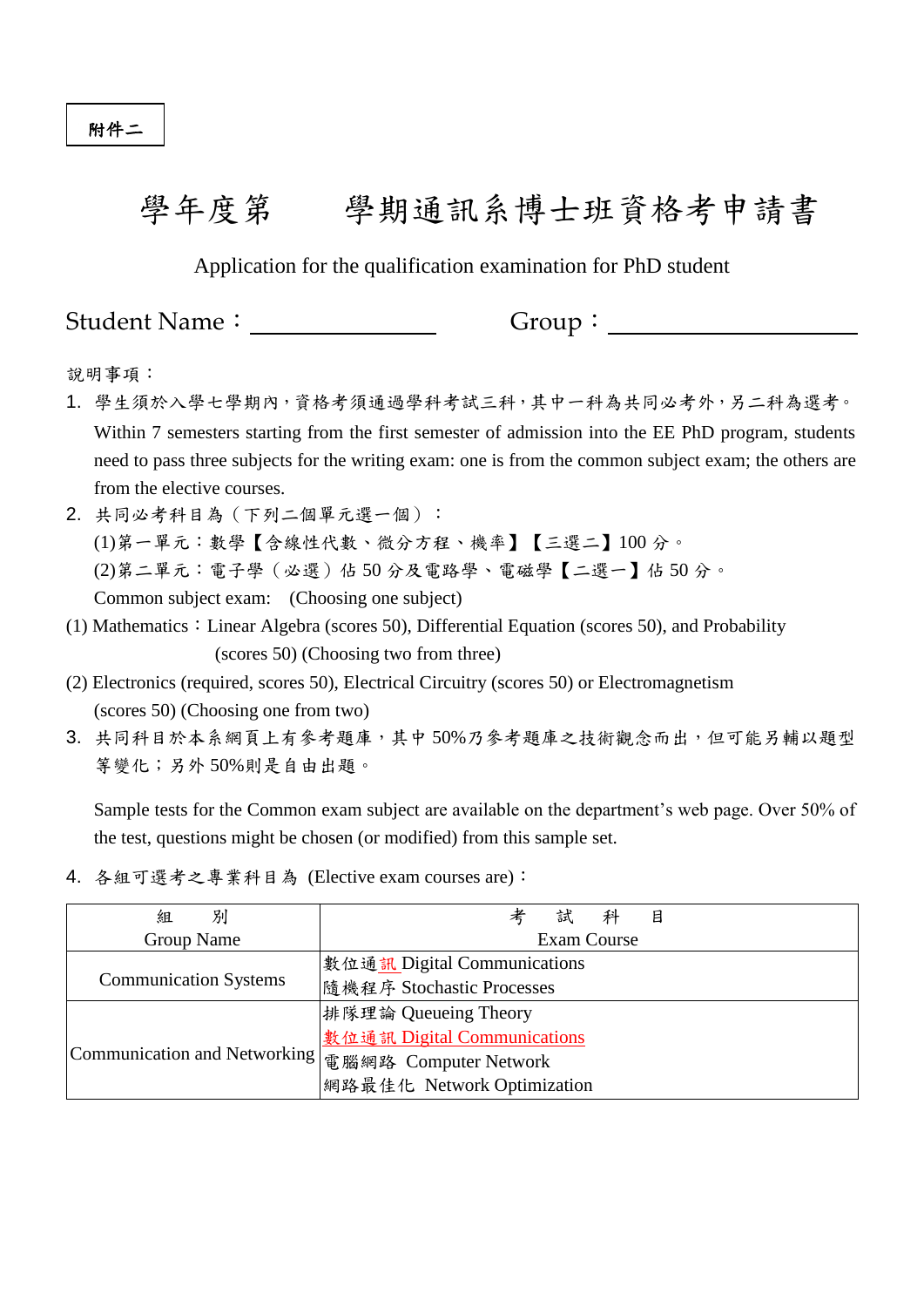|                               | 語音處理 Speech Processing                            |  |
|-------------------------------|---------------------------------------------------|--|
| Signal Processing and         | 醫學信號處理 Biomedical Signal Processing               |  |
| Multimedia Communication      | 影像處理 Image Processing                             |  |
|                               | 數位信號處理 Digital Signal Processing                  |  |
|                               | 電腦視覺 Computer Vision                              |  |
|                               | 類神經網路與模糊系統 Neural Network and Fuzzy System        |  |
| <b>Computer Engineering</b>   | 人工智慧 Artificial Intelligence                      |  |
|                               | 機器人學 Robotics                                     |  |
|                               | Digital SOC Design                                |  |
|                               | Mixed-Signal Design                               |  |
| System on Chips               | <b>SOC</b> Architecture                           |  |
|                               | <b>SOC Design Methodology</b>                     |  |
| Electromagnetic Integrated    | 高等電磁理論 Advanced Electromagnetic Theory            |  |
| Circuits and Systems          | 射頻與微波電路設計 RF and Microwave Circuit Design         |  |
|                               | 高等電機理論 Advanced Electric Machine Theory)          |  |
|                               | 電力電子學 Power Electronics                           |  |
|                               | 控制系統 Control Systems                              |  |
| Electric Power, Renewable     | 高功率元件分析與設計 Analysis and Design of high power      |  |
| Energy, and Power Electronics | components                                        |  |
|                               | 再生能源與電力系統 Renewable Energy and Power System       |  |
|                               | 電力系統運轉與控制 Power System Generation, Operation, and |  |
|                               | Control                                           |  |

※請於 年 月 日( )前申請,逾期不予受理。

### **Deadline for Application:**

| 考試科目        | 科目組別       | 考試日期      | 備<br>註 |
|-------------|------------|-----------|--------|
| Exam Course | Group name | Exam Date | Notice |
|             |            |           |        |
|             |            |           |        |
|             |            |           |        |
|             |            |           |        |
|             |            |           |        |
|             |            |           |        |

指導教授簽名 Advisor Signature: \_\_\_\_\_\_\_\_\_\_\_\_\_\_\_\_\_

申請日期 Date of Application: \_\_\_\_\_\_\_\_\_\_\_\_\_\_\_\_\_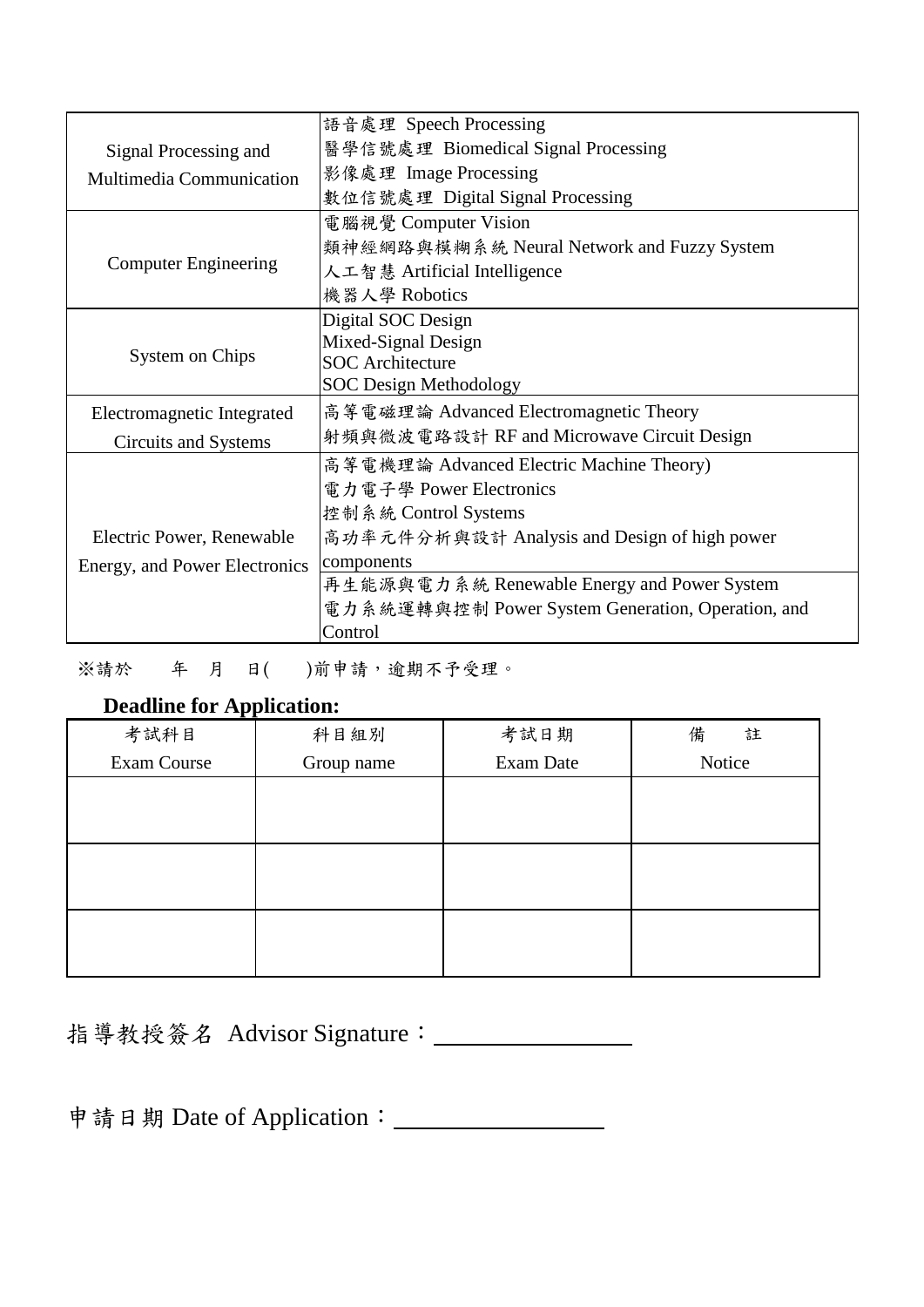附件三

# 博士班共同必考科目抵免申請書

Application for credits waiver of common subject for PhD student

108 年 11 月 22 日電機系與通訊系聯合系務會議修正通過

Amended and approved by Department faculty meeting, Nov. 22, 2019

Student Name: Group:

三門共同課程或指導教授指定課程

Three common courses or the appointed course by advisor

□ 二門共同課程或指導教授指定課程加三點研究成果

Two common courses or the appointed course by advisor plus the 3 points of research results

一門共同課程或指導教授指定課程加六點研究成果

A common course or the appointed course by advisor plus the 6 points of research results 如有指導教授指定課程,請列出課程資訊,若非本系課程,請附上課程 大綱。

If you have the appointed courses by advisor, please list the information of these courses, if the courses do not below to Department of EE, please attach the course syllabus.

| 課碼                   | 課程名稱               |  |  |
|----------------------|--------------------|--|--|
| <b>Course Number</b> | <b>Course Name</b> |  |  |
|                      |                    |  |  |
|                      |                    |  |  |
|                      |                    |  |  |

備註:

1. 請附 C 級 (含) 以上之研究成果證明資料。

Please attach the information of the research results above level C (inclusive).

2. 共同課程(下列擇一單元內之課程來修課,不可跨單元):

Common courses (choose the following modules for classes, not cross-unit)

(1)第一單元:線性代數(課碼:4151011、4301001)、微分方程(課碼:

4152018、4302004)、機率(課碼:4153011、4302015)

The first unit: Linear Algebra (4151011、4301001), Differential Equation (4152018、4302004), and Probability(4153011、4302015)

(2)第二單元: 電子學(一) (課碼:4152006、4302002)、電子學(二) (課碼: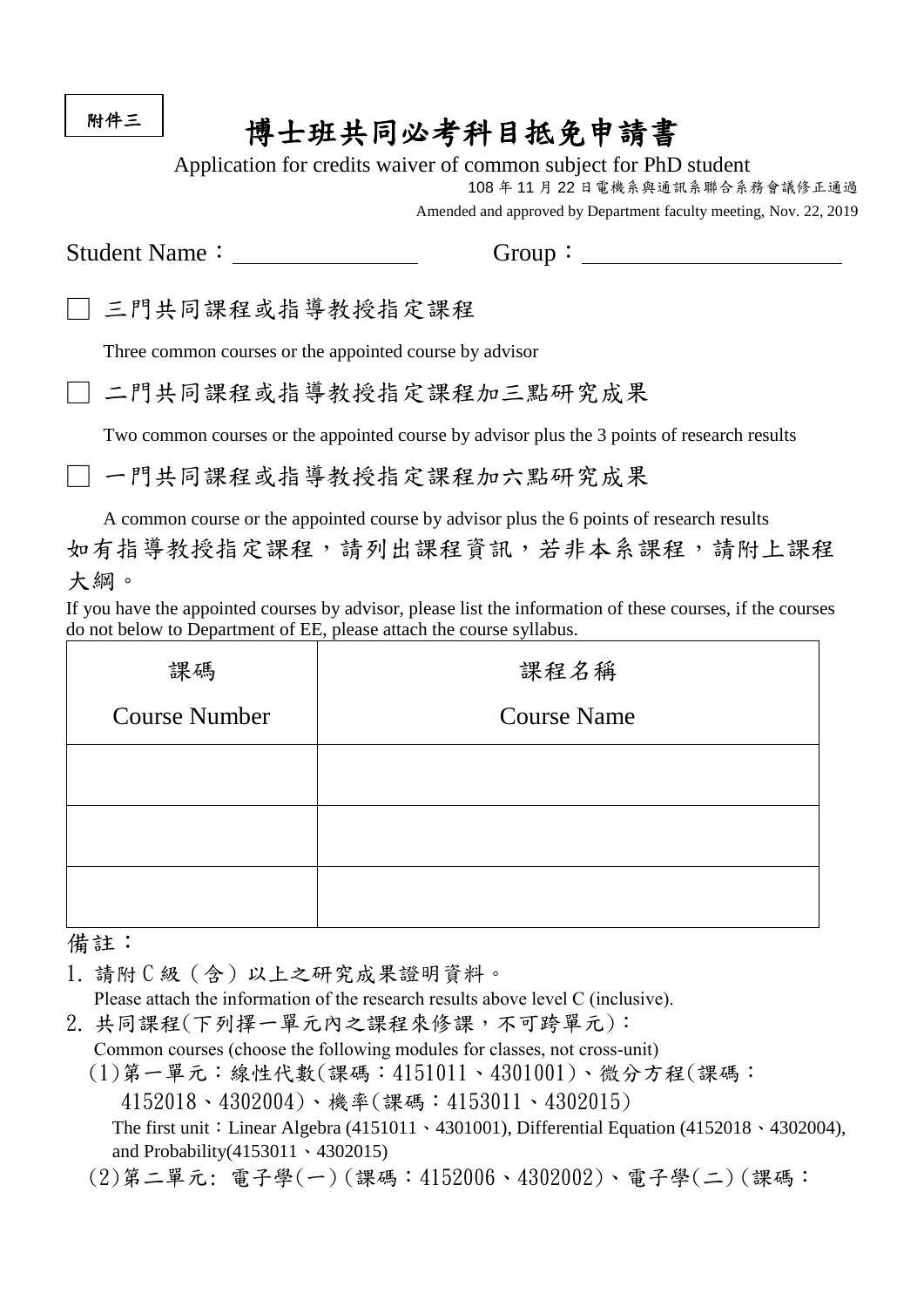4152007、4302012)、電路學(一) (課碼:4152004、4302001)、電磁學(一) (課碼:4152008、4302014) The second unit: Electronics I (4152006 · 4302002), Electronics II (4152007 · 4302012), Electrical Circuitry I (4152004、4302001) and Electromagnetism I (4152008、4302014)

| 指導教授簽名: ________                | 日期: 2008年11月 |
|---------------------------------|--------------|
| <b>Advisor Signature</b>        | Date         |
|                                 |              |
| 研究所學業導師簽名:                      | 日期:_____     |
| <b>Academic Tutor Signature</b> | Date         |
|                                 |              |
| 系主任簽名:                          | 日期:          |
| <b>The director Signature</b>   | Date         |
|                                 |              |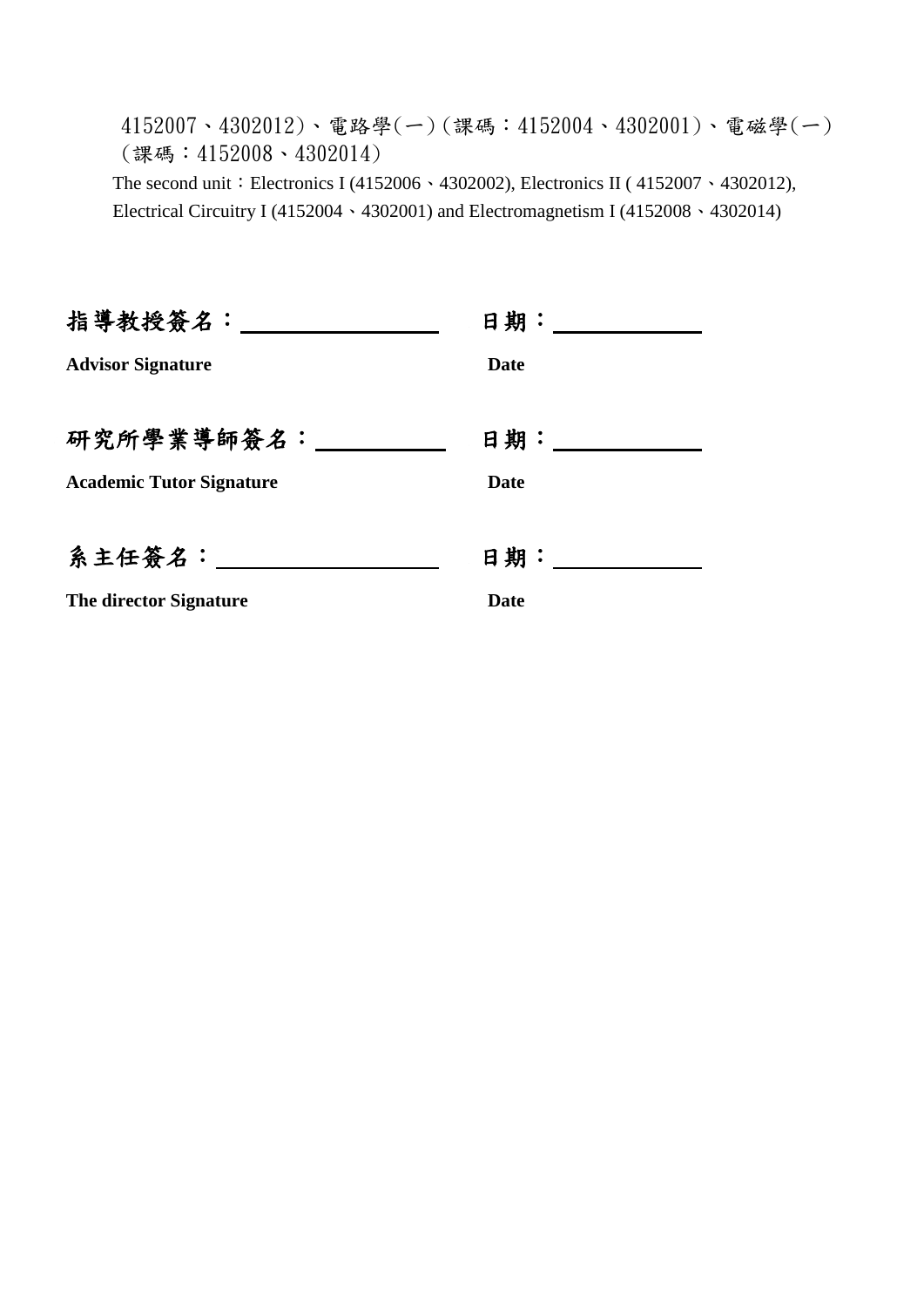附件四

## 博士候選人資格審查申請表

Application for Qualification Review for PhD student 108 年 11 月 22 日電機系與通訊系聯合系務會議修正通過 Amended and approved by Department faculty meeting, Nov. 22, 2019

**Student Name**: **Student ID no.**:

資格審定:博士班研究生依據「博士班修業規定」,於修滿規定學分,配合其通過之 學科考試科目情形,須滿足下列條件之一,方得填妥申請表格,並備妥相 關證明,經指導教授簽名後,向系辦公室提出博士候選人資格審定之申 請。

> In according to Ph.D. Program Requirements, Students complete the prescribed credits and pass the subject exams; you must meet at least the following one condition to submit the application with the relevant certificate that the advisor signed to Department of Electrical Engineering.

- a. 通過共同必考科目1科+通過選考專業科目2科。 Pass a common subject exam and two elective subject exams
- b. 通過共同必考科目1科或完成共同必考科目抵免+研究成果發表計點 合計在12點(含)以上。

Pass a common subject exam or finish credits waiver of common subject plus the credits for the research results should be more than 12 points (inclusive).

- c. 通過共同必考科目1科或完成共同必考科目抵免+通過選考專業科目1 科+研究成果發表計點合計6點(含)以上。 Pass a common subject exam or finish credits waiver of common subject plus the credits for the research results should be more than 6 points (inclusive).
- d. 通過共同必考科目1科或完成共同必考科目抵免+加修4專業科目。 Pass a common subject exam or finish credits waiver of common subject plus take four professional subject courses.
- e. 通過共同必考科目1科或完成讀書計畫共同必考科目抵免+通過選考 專業科目1科+加修2專業科目。 Pass a common subject exam or finish credits waiver of common subject plus pass an elective subject and take two professional subject courses.
- f. 通過共同必考科目 1 科或完成共同必考科目抵免+通過選考專業科 <sup>目</sup> 2 科。

Pass a common subject exam or finish credits waiver of common subject plus pass two elective subjects.

備註:如有採用抵免共同必考科目,上述研究成果發表合計點數不包含共同必考科目 抵免申請書內所需之研究成果點數。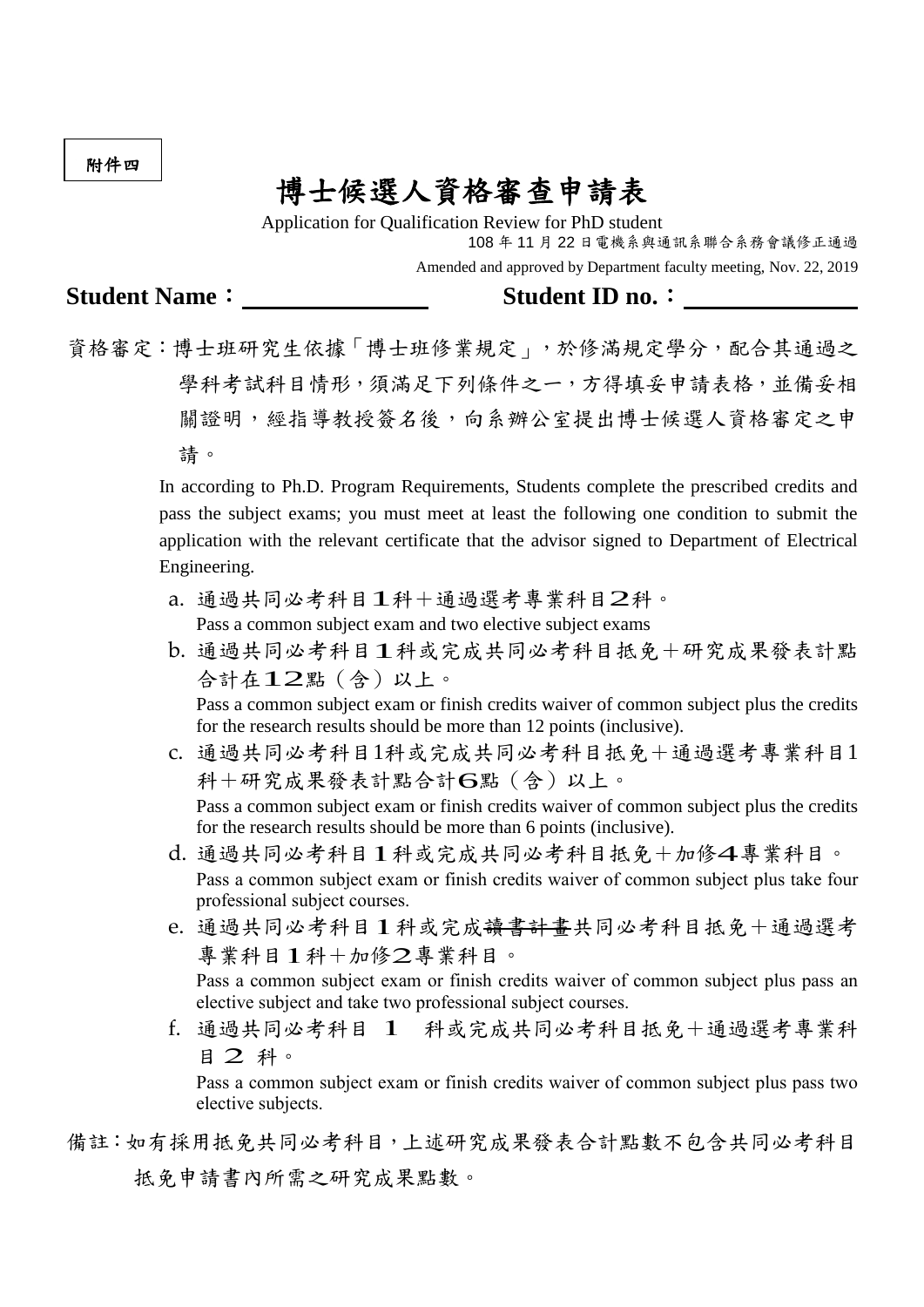If students substitute credits waiver for the common subject, the total points published in the research results will not include the points for credits waiver in the application for common required subjects.

| 本人擬申請適用條款 I intend for the applicable terms: |  |                                 |  |
|----------------------------------------------|--|---------------------------------|--|
|                                              |  | □a條款 □b條款 □c條款 □d條款 □e 條款 □f 條款 |  |

### 請列出加修專業科目之課程資訊。

Please fill in course name and course number to the following form.

| 課碼                   | 課程名稱               |  |  |
|----------------------|--------------------|--|--|
| <b>Course Number</b> | <b>Course Name</b> |  |  |
|                      |                    |  |  |
|                      |                    |  |  |
|                      |                    |  |  |
|                      |                    |  |  |
|                      |                    |  |  |
|                      |                    |  |  |
|                      |                    |  |  |
|                      |                    |  |  |

| 指導教授簽名:_____________            |              |
|---------------------------------|--------------|
| <b>Advisor Signature</b>        | <b>Date</b>  |
| 研究所學業導師簽名:                      | 日期: ________ |
| <b>Academic Tutor Signature</b> | <b>Date</b>  |
| 系主任簽名:                          | 日期:          |
| <b>The director Signature</b>   | <b>Date</b>  |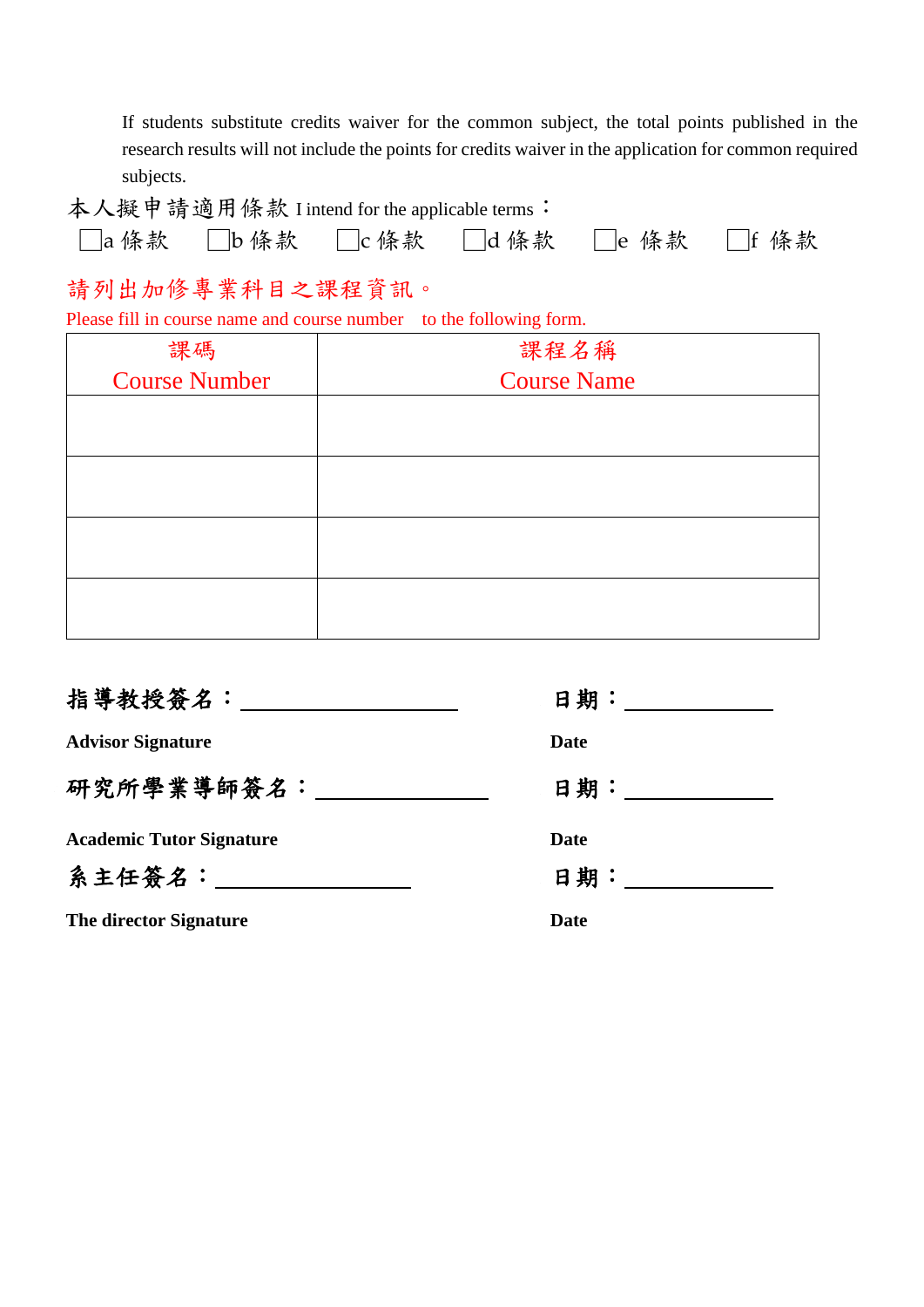### 博士班學生畢業資格審查表

#### **Application for Graduation Qualification Review for PhD student**

108 年 11 月 22 日電機系與通訊系聯合系務會議修正通過 Amended and approved by Department faculty meeting, Nov. 22, 2019

#### **Student Name**: **Student ID no.**:

資格審定:

學生於入學第一學期結束前,依據「國立中正大學研究生學術倫理教育實施要 點 的 修習學術倫理教育課程,並取得修課證明。 According to the law of academic ethics education for postgraduate of CCU, students must complete

course in academic ethics before the end of the first semester and gain the proof of completion.

- 二、 研究生於在學四學期(含)以上,修滿規定學分,並取得博士候選人資格後, 須滿足下列條件之一,方得於學校規定之「研究生學位考試申請截止日」一週 前填妥申請表格,並備妥相關資格證明,經指導教授簽名後,檢附學術倫理教 育課程修課證明,向本系提出資格審定之申請。審定合格者得安排學位考試。 Students complete the prescribed credits and qualify for a PhD candidate after studying for four terms (inclusive), students must meet one of the following conditions. Moreover, Students submit the application form with the relevant certificate that the advisor signed and the certificate of academic ethics to Department of EE before the deadline for degree examination. A degree exam can be hold after an application was approved.
	- a. 通過共同必考科目1科+通過選考專業科目2科+研究成果發表計點合計在 15點(含)以上。

Pass a common subject exam, two elective professional subject exams and the credits for research results should be more than 15 points (inclusive).

b. 通過共同必考科目1科或完成共同必考科目抵免+研究成果發表計點合計在 27點(含)以上。

Pass a common subject exam or finish credits waiver of common subject plus the credits for the research results should be more than 27 points (inclusive).

c. 通過共同必考科目1科或完成共同必考科目抵免+通過選考專業科目1科+研 究成果發表計點合計21點(含)以上。

Pass a common subject exam or finish credits waiver of common subject pass one elective subject exam plus the credits for the research results should be more than 21 points (inclusive).

d. 通過共同必考科目1科或完成共同必考科目抵免+加修4專業科目+研究成 果發表計點合計在15點(含)以上。